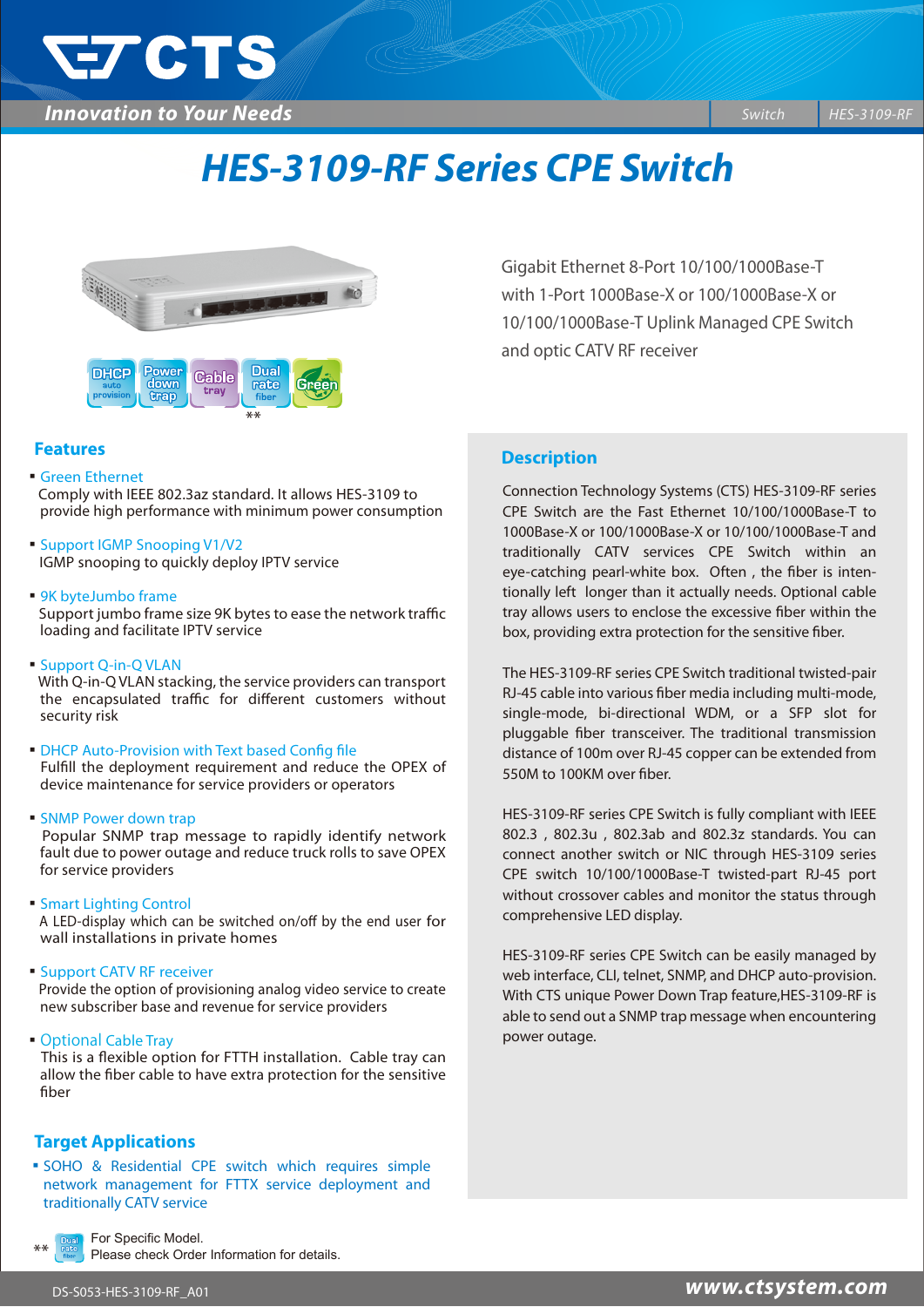

**Innovation to Your Needs** *Switch* **HES-3109-RF** *Switch* **<b>***BIS-3109-RF* 

# **Application Diagram**



### **Specification**

#### **Interface**

LAN Port 10/100/1000Base-T RJ45 x 8 WAN Port 1000Base-X x 1or 100/1000Base-X 10/100/1000Base-T CATV Fiber optic input x 1 NTSC/PAL CATV coaxial output x 1

#### **Standards**

IEEE 802.3 10Base-T IEEE 802.3u 100Base-TX/FX IEEE 802.3ab 1000Base-T IEEE 802.3z 1000Base-X IEEE 802.1q Tag VLAN IEEE 802.1p Priority

#### **Product Specification**

Store and forward switching mechanism Auto-Cross over for MDI/MDI-X in TP port Auto-Negotiation in TP port Full/Half Duplex Mode Operation 8K MAC address table 1M bits memory buffer

#### **LED**

Power , Port Link/Act, Status LED ON/OFF control button

#### **Switch Feature**

IGMP snooping V1/V2 Bandwdith Control Tag VLAN

Q-in-Q VLANVLANs: Support to 32 VLAN Groups QoS support 802.1p and ToS Classification Priority Queues: 4 Queues

#### **Management feature**

SNMP / CLI / Telent interface TFTP Firmware update Storm Control DHCP Client DHCP Auto-Provision **Text Based Config** SFF-8472(digital diagnostic management interface for SFP) Power down trap

#### **CATV RF receiver**

Input optic wavelength: 1200 ~ 1620 nm Input ¬fiber optic power: -8 ~ -2 dBm Fiber optic connector: SC/APC Forward path frequency range: 54 ~870 MHz Transmission channel capacity NTSC: 70 channel PAL: 60 channel Output power level: 24dBmV @-5dBm optical input CNR: 48dB@-4dBm optical input CSO: max -65dBc@-4dBm optical input CTB: max -67dBc@-4dBm optical input Output Return Loss: max -16 dB Flatness: ±1dB

#### **Power Requirement** Power adaptor

- AC input: 100VAC~240VAC
- Frequency range: 50~60Hz
- DC output: 12V
- Power consumption:
- AC side: 15.1W
- DC side: 10.8W

#### **Environmental Condition**

Operation: 0° ~ 50°C Storage temperature: -20° ~ 60°C Humidity: 5% ~ 90% non-condensing

#### **Dimension & Weight**

Main Unit: - Size: 228 x 148 x 33mm (WxDxH) - Shipping Weight: 1.6KG Main Unit with Cable tray - Size: 228 x 191.5 x 46mm (WxDxH)

#### **EMC/Safety**

FCC class A, CE \* For further reports, please contact us for update